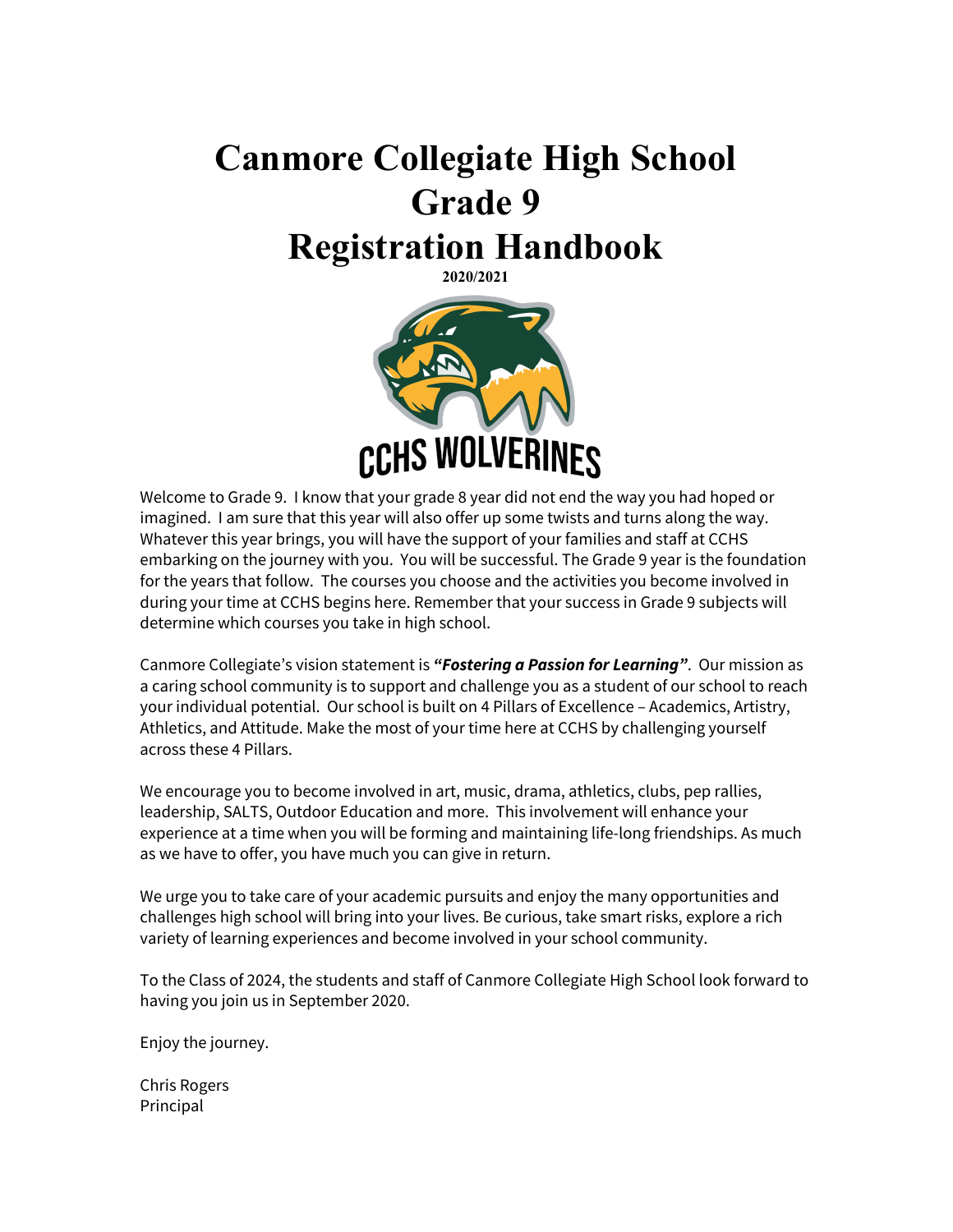#### **General Information**

This booklet is designed to help you plan your Grade 9 year at Canmore Collegiate High School. The Grade 9 year is the foundation for the years that follow. Remember that your success in Grade 9 subjects will determine which courses you take in high school. Set realistic goals and keep up with class work. Grade 9 is an important year of transition for you.

#### **Your Grade 9 Program**

- All students will take Humanities courses (Social Studies, Language Arts), and STEM courses (Mathematics, and Science), Health/Technology and Physical Education.
- Students will be registered in up to four options.
- All Grade 9 students must come to school with a chromebook/laptop (check our website under "Our School" the "Computer Information" links for information on 1 to 1 computing).

#### **Homeroom Groupings:**

Each Grade 9 student will be assigned to a homeroom. Your homeroom is not a location but a group of students. All students in the same homeroom will remain together for all core subjects. Your homeroom will be identified by a number designation such as 9-01, 9-02, 9-03, 90-4 etc.

Each homeroom grouping will have a unique timetable indicating the time and location for each class. Homeroom groups travel to different classrooms each period. For Options, Physical Education and Health/Technology classes students will not remain in homeroom groupings. Timetables for options are determined on an individual basis according to student requests.

Grade 9 is an important year in preparing for high school. How well you do in your courses will determine which high school stream you should enter to achieve success. Generally 70% is recommended as a minimum target mark for students wanting to enter the academic 10-1, 20-1, 30-1 stream and 50% for the 10-2, 10-3, 20-2, 20-3, 30-2, 30-3 stream in high school. In addition to Alberta Education Diploma requirements all CCHS students must complete 25 community hours during their four years at CCHS in order to take in cap and gown ceremonies in Grade 12. **It is a good idea to start collecting the hours in Grade 9.**

**Get involved** and **have fun** on athletic teams (including football, basketball, volleyball, badminton, golf, cross country, track and field, rugby, curling), yearbook, intramural activities, drama, art, concert and/or jazz band, pep rallies, helping at home tournaments and also by joining clubs.

Canmore Collegiate has a counselor located in the Student Services area. Student Services has an open door policy and is located in the circle between the library and the music room. We are generally available during school hours between 8:30 a.m. and 3:30 p.m., Monday to Friday. If you have any concerns or questions after arriving here feel free to make an appointment anytime.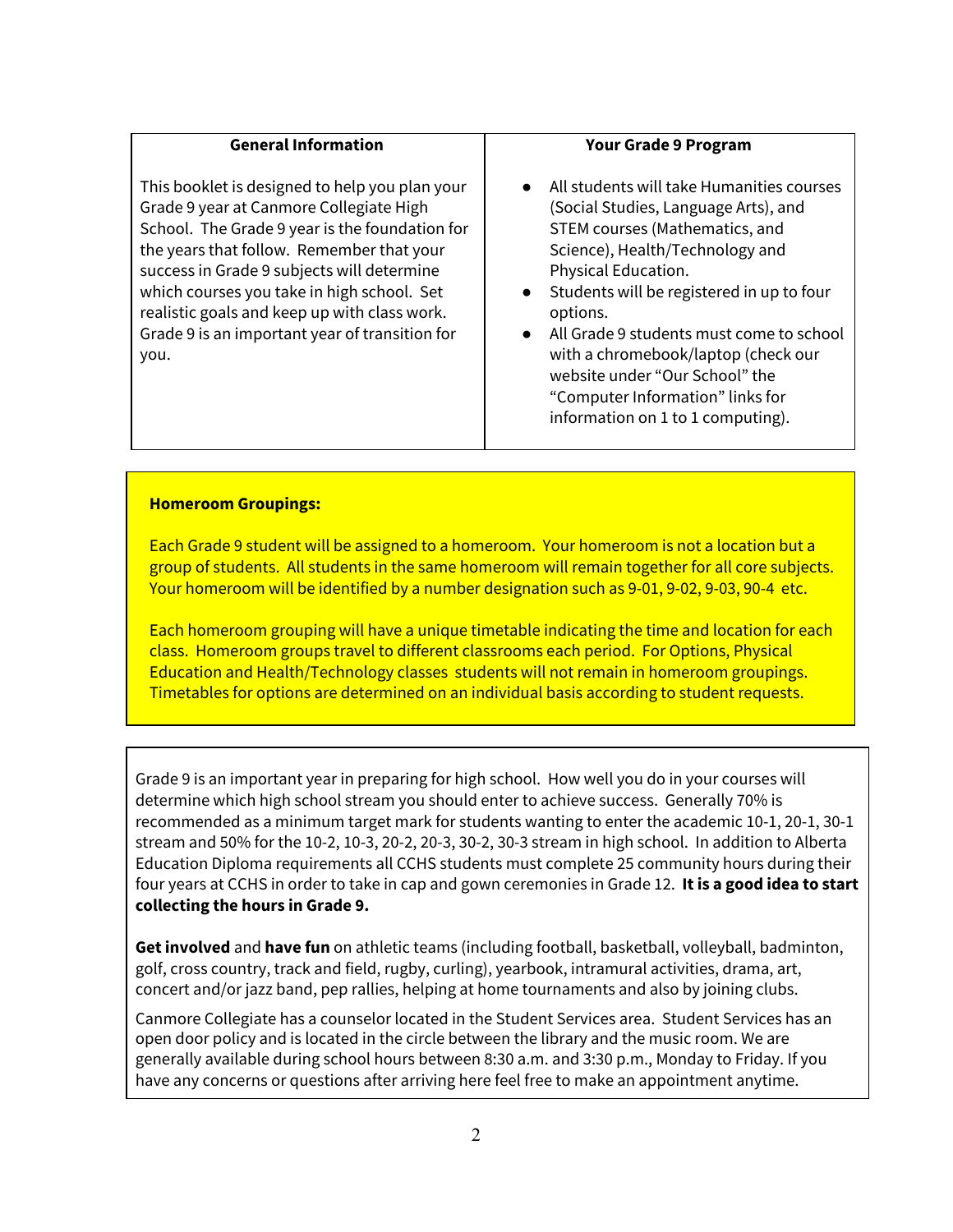# C.C.H.S. TIMETABLE

Semester System – most options scheduled into ¼ terms (1/2 a semester)

# Example Timetable

| <b>SEMESTER 1</b> | <b>SEPTEMBER - JANUARY</b> |                   |                   |                   |  |
|-------------------|----------------------------|-------------------|-------------------|-------------------|--|
| MON.              | TUES.                      | WED.              | THURS.            | FRI.              |  |
| PE/HEALTH         | PE/HEALTH                  | PE/HEALTH         | PE/HEALTH         | PE/HEALTH         |  |
| <b>HUMANITIES</b> | <b>HUMANITIES</b>          | <b>HUMANITIES</b> | <b>HUMANITIES</b> | <b>HUMANITIES</b> |  |
| <b>STEM</b>       | <b>STEM</b>                | <b>STEM</b>       | <b>STEM</b>       | <b>STEM</b>       |  |
| <b>ART/DRAMA</b>  | <b>ART/DRAMA</b>           | <b>ART/DRAMA</b>  | <b>ART/DRAMA</b>  | <b>ART/DRAMA</b>  |  |
|                   |                            |                   |                   |                   |  |
| <b>SEMESTER 2</b> | <b>FEBRUARY - JUNE</b>     |                   |                   |                   |  |
| MON.              | TUES.                      | WED.              | THURS.            | FRI.              |  |
| PE/HEALTH         | PE/HEALTH                  | PE/HEALTH         | PE/HEALTH         | PE/HEALTH         |  |
| <b>HUMANITIES</b> | <b>HUMANITIES</b>          | <b>HUMANITIES</b> | <b>HUMANITIES</b> | <b>HUMANITIES</b> |  |
| <b>STEM</b>       | <b>STEM</b>                | <b>STEM</b>       | <b>STEM</b>       | <b>STEM</b>       |  |
| FOODS/MECH        | <b>FOODS/MECH</b>          | <b>FOODS/MECH</b> | FOODS/MECH        | FOODS/MECH        |  |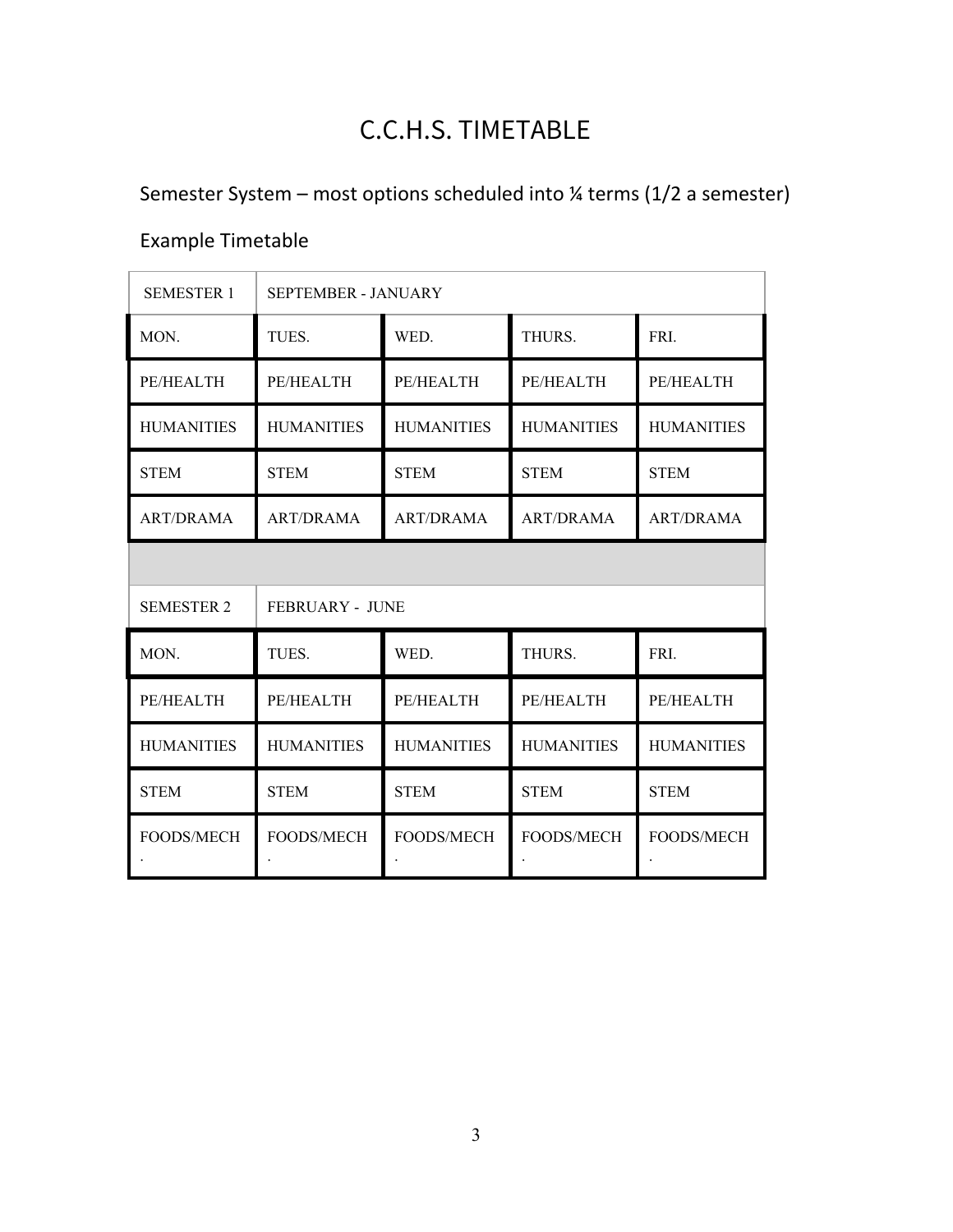Semester System – most options scheduled into ¼ terms (1/2 a semester)

| <b>SEMESTER 1</b>      | SEPTEMBER - JANUARY    |                        |                        |                        |  |  |
|------------------------|------------------------|------------------------|------------------------|------------------------|--|--|
| MON.                   | TUES.                  | WED.                   | THURS.                 | FRI.                   |  |  |
| PE/HEALTH              | PE/HEALTH              | PE/HEALTH              | PE/HEALTH              | PE/HEALTH              |  |  |
| <b>Etudes Sociales</b> | <b>Etudes Sociales</b> | <b>Etudes Sociales</b> | <b>Etudes Sociales</b> | <b>Etudes Sociales</b> |  |  |
| English LA             | English LA             | English LA             | English LA             | English LA             |  |  |
| Fr. STEM               | Fr. STEM               | Fr. STEM               | Fr. STEM               | Fr. STEM               |  |  |
|                        |                        |                        |                        |                        |  |  |
| <b>SEMESTER 2</b>      | <b>FEBRUARY - JUNE</b> |                        |                        |                        |  |  |
| MON.                   | TUES.                  | WED.                   | THURS.                 | FRI.                   |  |  |
| PE/HEALTH              | PE/HEALTH              | PE/HEALTH              | PE/HEALTH              | PE/HEALTH              |  |  |
| Fr. STEM               | Fr. STEM               | Fr. STEM               | Fr. STEM               | Fr. STEM               |  |  |
| <b>FLA</b>             | <b>FLA</b>             | <b>FLA</b>             | <b>FLA</b>             | <b>FLA</b>             |  |  |
| <b>ART/DRAMA</b>       | <b>ART/DRAMA</b>       | <b>ART/DRAMA</b>       | <b>ART/DRAMA</b>       | <b>ART/DRAMA</b>       |  |  |

# Example Timetable – French Immersion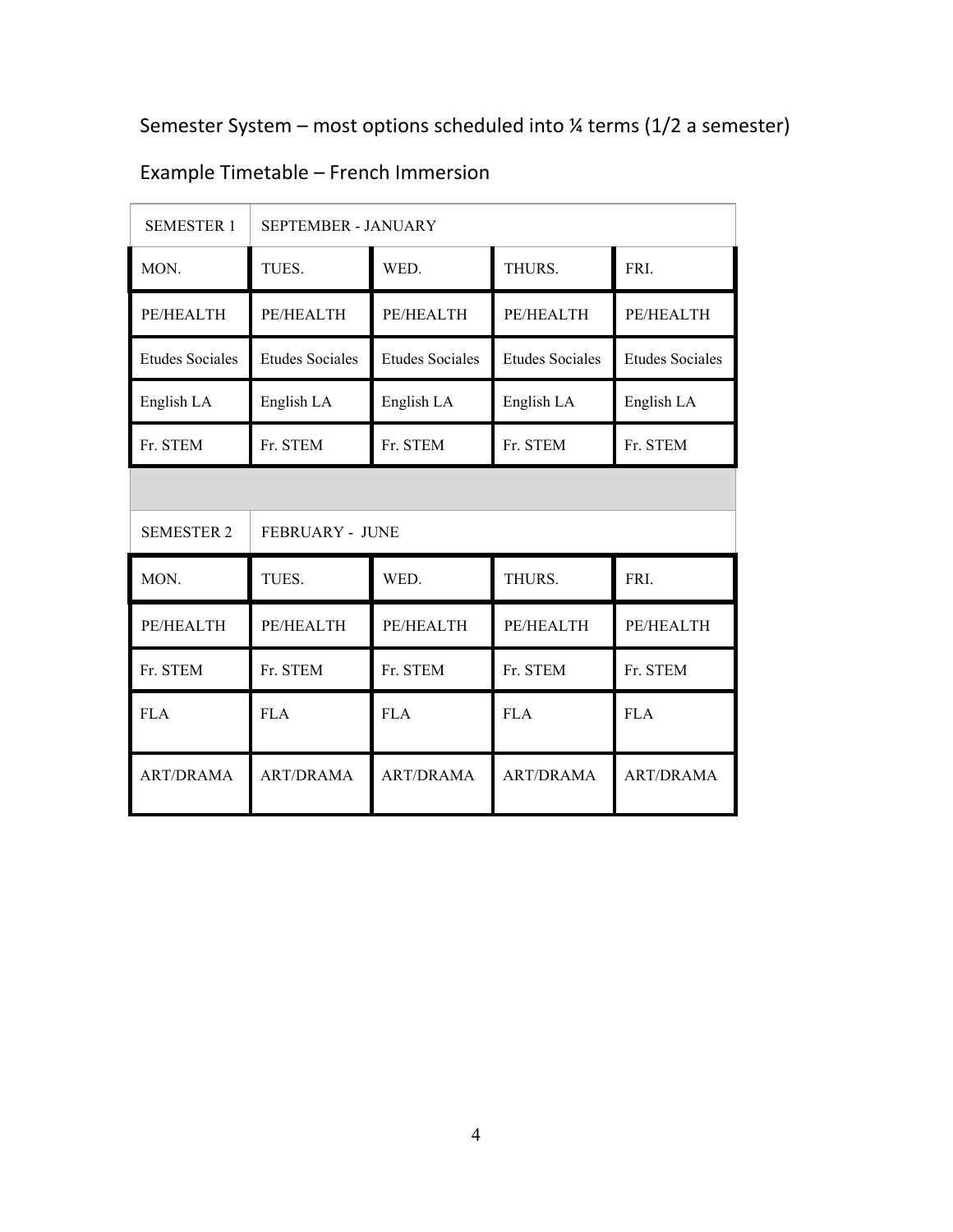#### **Course Descriptions – Core Courses**

The following course descriptions are provided as a preview of the topic and concepts covered in the Grade 9 curriculum.

#### **Humanities 9 (English)**

Grade 9 students will have a Humanities teacher who will teach them Language Arts 9 and Social Studies 9 over the course of the full year. Research suggests that presenting this curriculum through an interdisciplinary approach helps students read better, write better, think more critically, and connect more deeply with their learning. Through this approach students will cover the learner outcomes for Language Arts 9 and Social Studies 9 over the course of the year, culminating in the students writing the Language Arts 9 and Social 9 Alberta Education Provincial Achievement Tests. The learner outcomes for Language Arts 9 and Social Studies 9 are outlined below.

### **Language Arts 9 (English/French)**

Students in this program will become increasingly familiar with the inter-related nature of such language skills as speaking, listening, reading, writing and viewing. Language functions throughout the entire high school curriculum as a means of understanding and communicating ideas and feelings and assisting in personal and social development.

Greater emphasis will be placed on more active involvement in language situations in order to enhance the quality and flexibility in the use of language.

Through talking and writing students will be encouraged to organize and interpret their experiences and share newfound ideas and philosophies with others. Literature will necessarily be an integral part of this learning process.

The purpose of the program is to provide opportunities for students to experience language in functional and pleasurable situations.

Students are required to write an Alberta Education Provincial Achievement Test at the end of this course.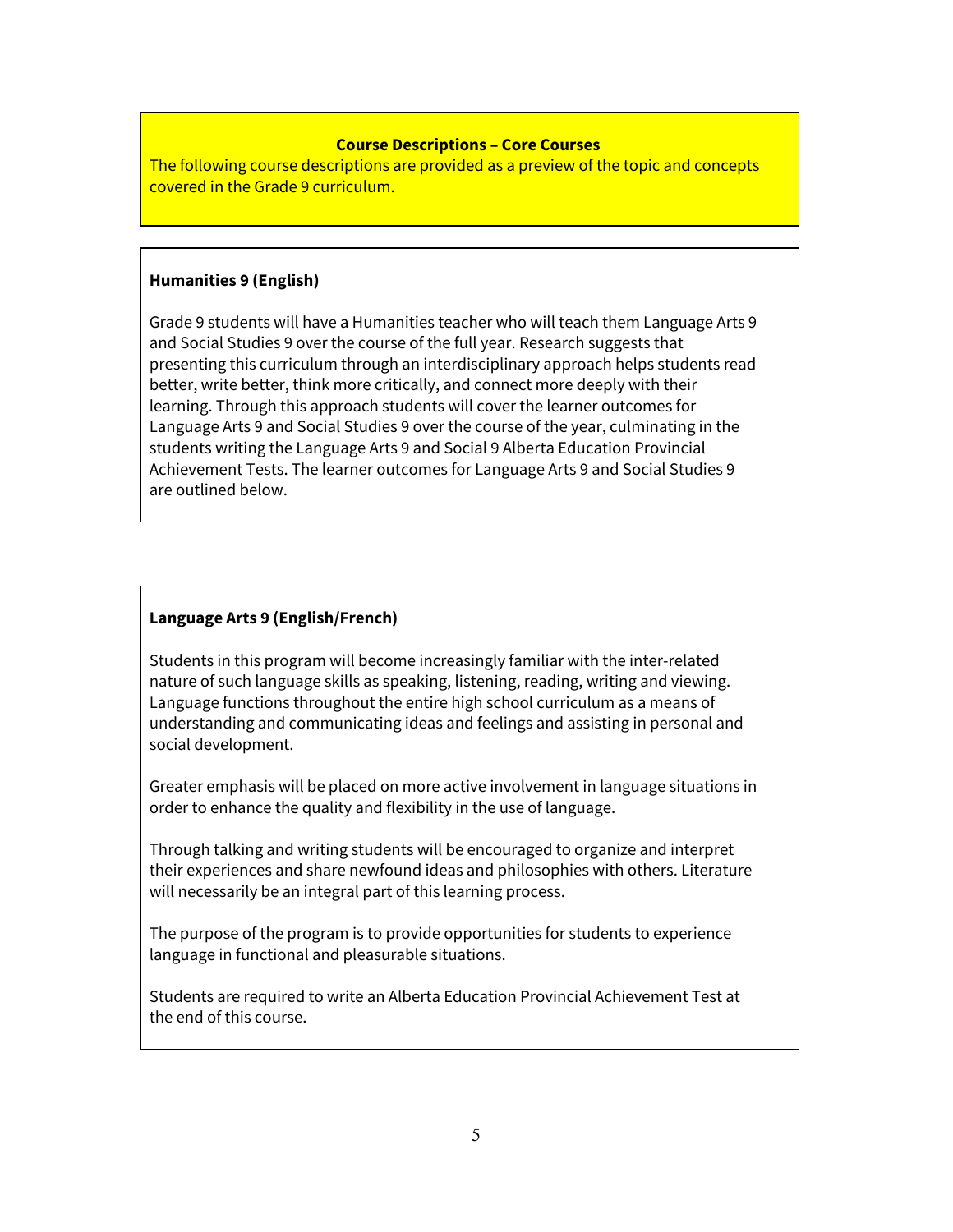## **Social Studies 9 (English/French)**

Grade 9 students will analyze the relationship between Canada's political and legislative processes and their impact on issues pertaining to governance, rights, citizenship and identity. Students will also explore issues of economics and their impact on quality of life, citizenship and identity in Canada and the United States.

Grade 9 students will broaden their understanding and appreciation of the relationships among governance, economics, quality of life, citizenship and identity.

Students are required to write an Alberta Education Provincial Achievement Test at the end of this course.

# **STEM (Science Technology Engineering and Math) 9 (English/French)**

Grade 9 students will have a STEM teacher who will teach them Mathematics 9 and Science 9 over the course of the full year. Research suggests that presenting this curriculum through an interdisciplinary approach creates a more authentic learning environment in which students think more critically, and connect more deeply with their learning. Through this approach students will cover the learner outcomes for Mathematics 9 and Science 9 over the course of the year, culminating in the students writing the Science 9 and Math 9 Alberta Education Provincial Achievement Tests. The learner outcomes for Mathematics 9 and Science 9 are outlined below.

### **Mathematics 9 (English/French)**

The student outcomes of the Mathematics program are organized within four strands: number, patterns and relations, shape and space, and statistics and probability. These strands are further split into sub strands and form the basis for the further study of mathematics at the senior high level. Throughout the strands emphasis is placed on mathematical reasoning, conjecturing, inventing, problem solving, using logic and mathematics, its ideas, and its applications in our environment. Students are required to write an Alberta Education Provincial Achievement Test at the end of this course.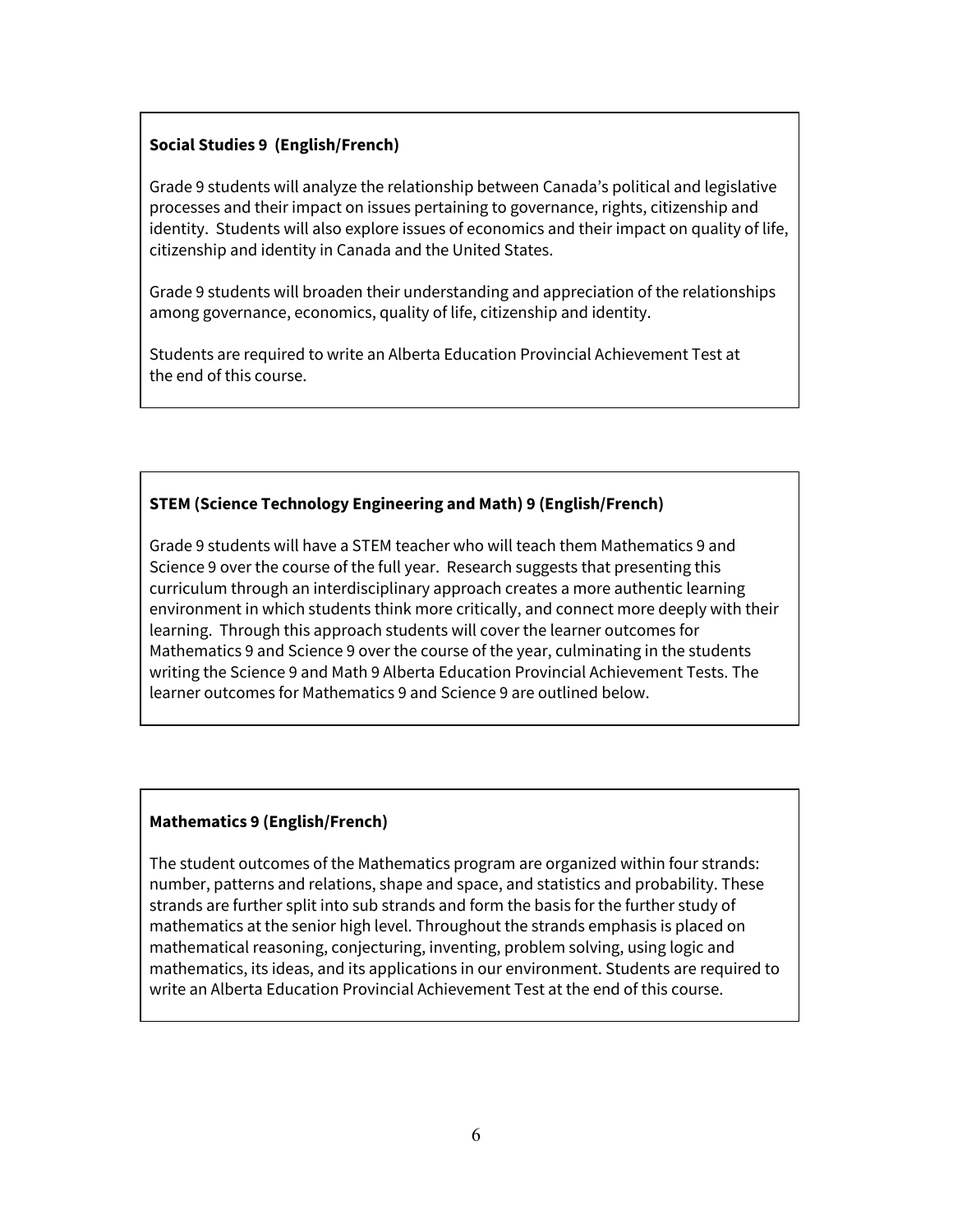# **Science 9 (English/French)**

Science 9 is a general course focusing on the scientific building blocks students will require to pursue future courses in Grade 10. It covers a diverse range of scientific topics, split into 5 major themes:

Biological Diversity, Matter and Chemical Change, Environmental Chemistry, Electrical Principles and Technologies, Space Exploration. The course places focus on building an interest in science through a diversity of media and hands on laboratory experiences. Students are required to write an Alberta Education Provincial Achievement Test at the end of this course.

# **Physical Education 9 (fee \$15)**

PE 9, in conjunction with Health/Technology 9, is offered as a combined course that runs all year long. Teachers balance class activities so that daily physical activity occurs.

PE 9 emphasizes active living with a focus on physical activities that can be valued and integrated into daily life. Activities include individual and group sports all intended to develop basic skills in students, and at the same time contribute to their health and well being, their ability to cooperate with others and to encourage positive attitudes towards lifelong fitness.



# **Health/Technology**

Making Choices that Matter - helping students understand new ways of communicating and new technologies in order to make responsible and informed life choices using critical thinking.

A well-known commentator on digital technology, Marc Prensky, refers to this generation of students as "Digital Natives." Many people have assumed this means that today's students know about the digital world in which they live. It is true that students are very comfortable with digital tools (like cell phones or snapchat) and that they can easily move from one new tool to another or multitask using many tools at once. However, they often lack the critical thinking skills or background information needed to function in this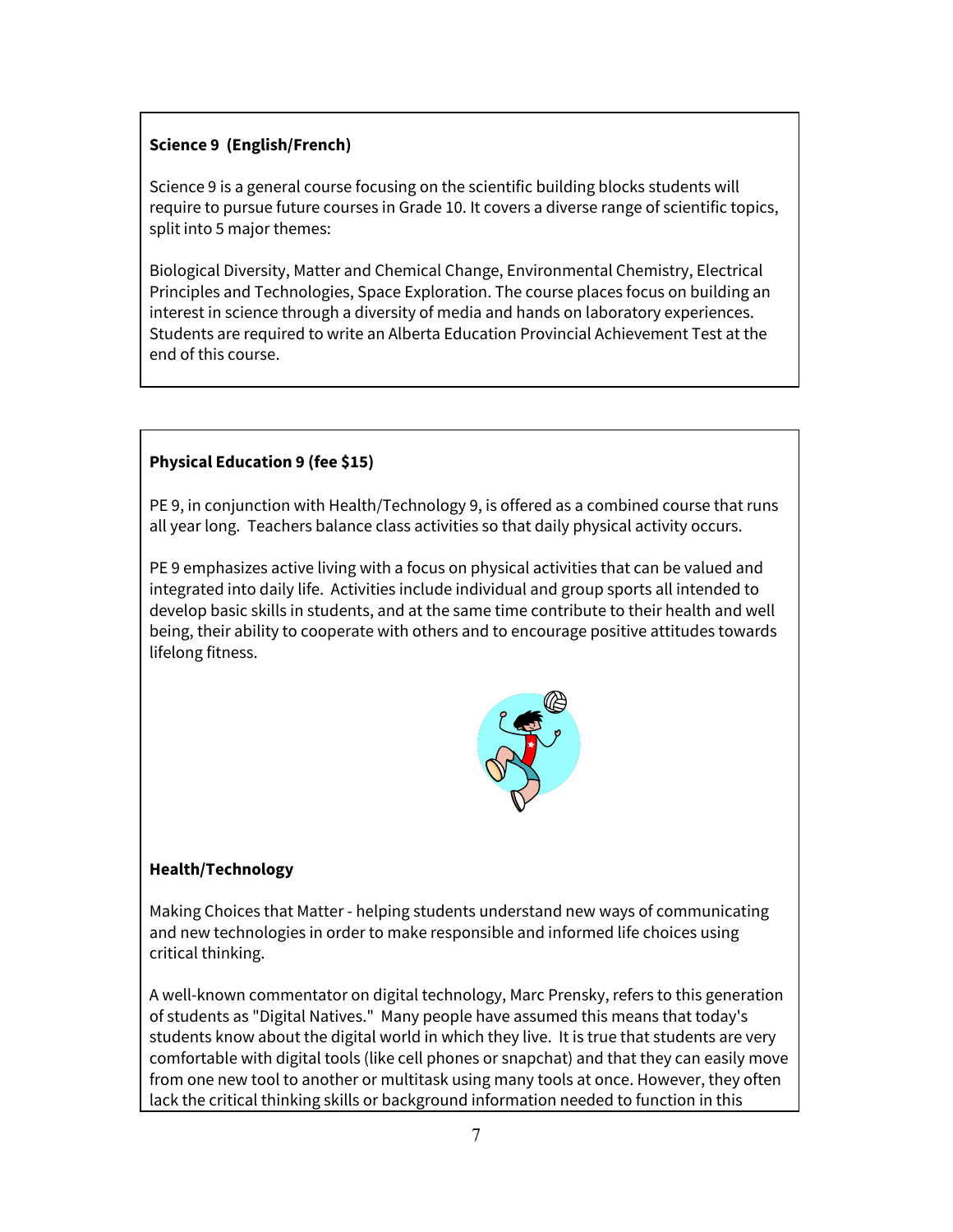digital world safely, efficiently, and effectively. Almost all would benefit from better skills to manage issues around protection of identity, privacy, cyberbullying, access to graphic content, authenticity of information, management of and making relevant use of ever increasing amounts of information.

This is a course for grade 9 students which will help them learn the habits of mind and skills needed to "read" digital information and understand new technologies and new ways of thinking. This year-long course will address all types of student needs (emotional, physical, and mental). With help from the school counselor, and other experts in the community, our students will learn not only the tools needed to create, communicate, and collaborate effectively but also how to use these tools in the context of their lives. Our goal is to create a learning environment which engages our students in their learning by helping them find what they are most passionate about, what they are good at, and what the world needs. Authors Sean Covey (Seven Habits of Highly Effective Teens) refers to this as their "Voice", and Sir Ken Robinson (The Element) calls it "Our Element."

Specific details about the tools and learner outcomes addressed in this course can be found on the course management software called Moodle.

Check out our website at <http://cchs.crps.ca/> to keep current with news and happenings at CCHS. Become a member of the email users group by sending your email to our office if we do not have it.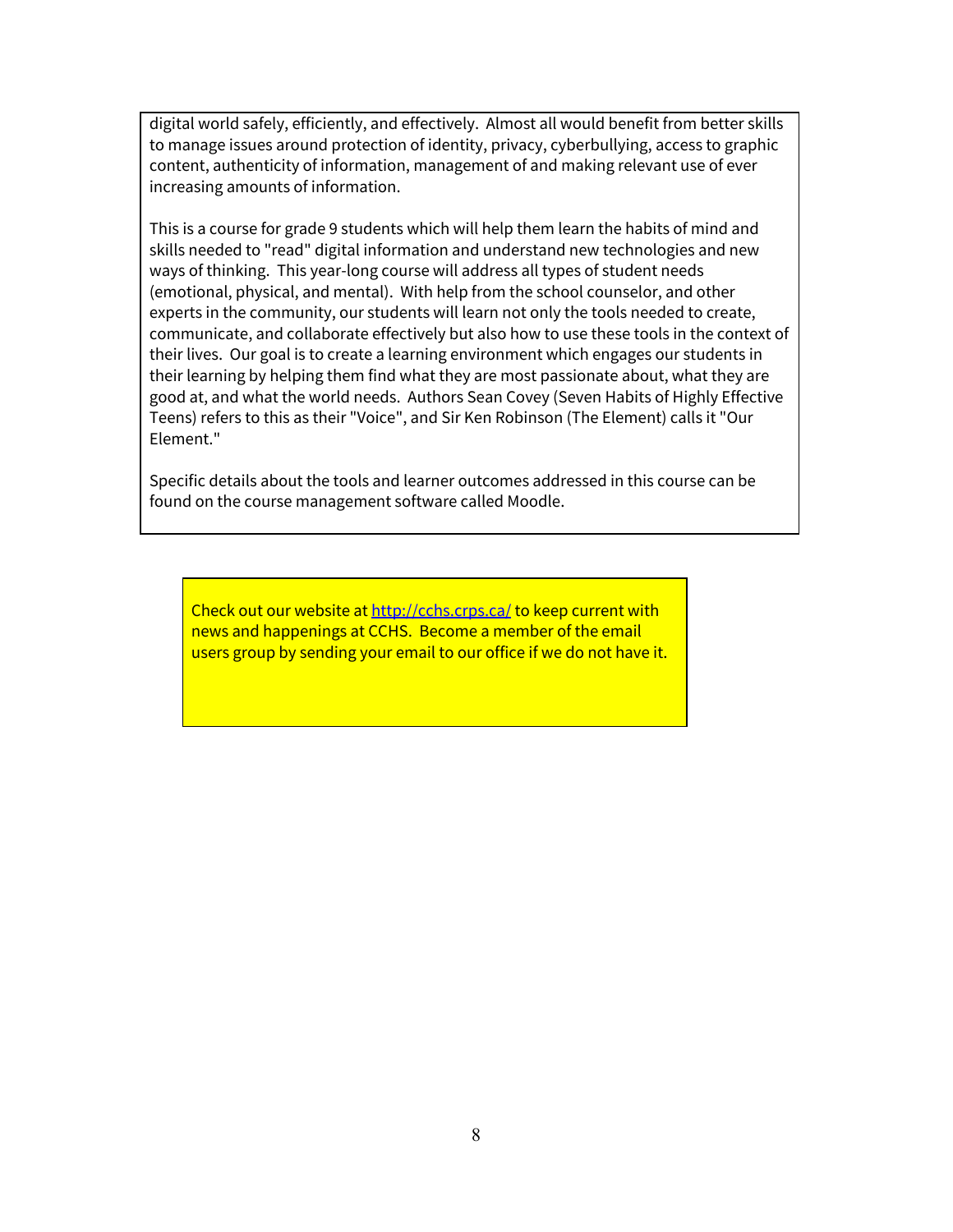# **Grade 9 Option Course Descriptions**

#### **Art - \$30**

This course invites the student to explore a wide variety of experiences in Drawing and sculpture. Fundamental artistic concepts are presented, rehearsed and applied in a number of teacher-directed projects. This option is intended to capture the interest of all students who enjoy making, looking at and discussing art.

#### **Foods - \$20**

Grade 9 Food students are primarily involved in learning how to prepare saleable food for our cafeteria program, and of course that involves first making it for themselves to eat! An introduction to safe handling of food and equipment, is followed by students rotating through several stations to practice their skills. From making cinnamon buns from scratch to producing baked salmon with rice for our daily specials – students gain a thorough understanding of the food service industry.

#### **Drama**

Students entering Drama 9 focus on the very foundation of Drama skills. Creative drama experiences are provided while stressing fundamental skills. Movement, speech, theatre studies and introductory improvisation skills are all explored at this level.

#### **French**

French 9 is a prerequisite for the French 10, 20 and 30 programs. It develops the basic skills needed to communicate in basic daily situations at school, at home and in the community. Both speaking and writing are emphasized.

#### **CTF 9 Woodworking - \$30 - includes ONE completed animated toy**

The Grade 9 – Industrial Arts Program is a "TOY" construction course. Although seemingly simplistic, this is the ideal method of teaching simple tool use, finishing and assembly methods to the Grade 9 student with or without experience in the wood shop. Students MAY choose to complete additional projects and costs will depend on degree of difficulty and size of the project.

#### **Mechanics - \$20**

This first year mechanics course is designed for students who have an interest in mechanics and basic automotive maintenance. Classroom instruction is supported by hands-on shop work. Emphasis at this level is placed on shop safety, proper tool use and shop and work area cleanliness.

Other units include:

Comprehensive Vehicle Maintenance Tires and Wheels Basic Electricity and Battery Care Electrical Circuit Diagnosis Auto Detailing Gas Welding & Thermal Cutting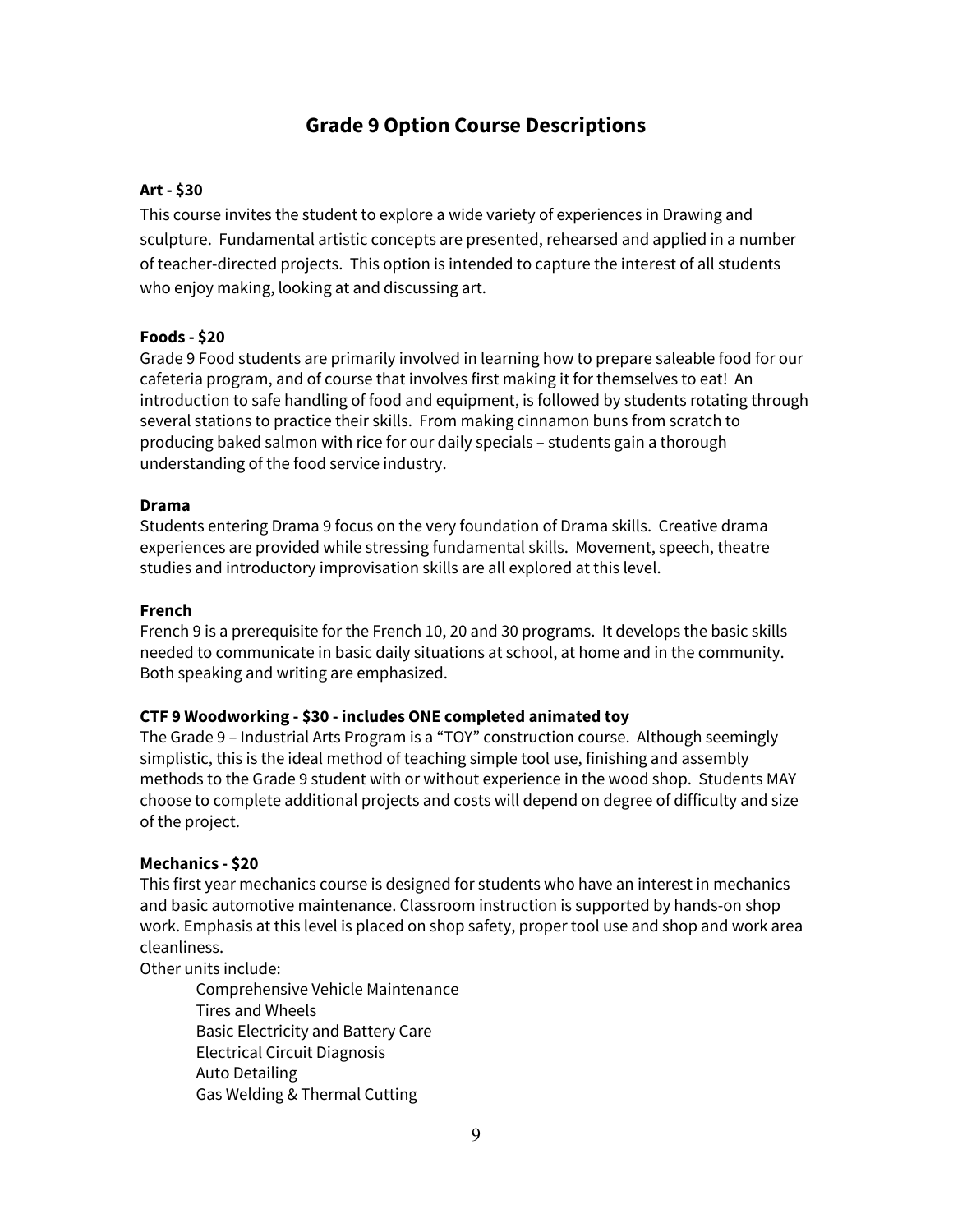#### **Music**

Open to any student in the school. Discover how playing and learning about music can be fun! Students will discover, develop and evaluate their talents and abilities while playing a musical instrument or by singing. Everyone will be asked to play an instrument of their choice-either learning from scratch or continuing with an instrument they already know how to play. If they do not have their own instrument, some may be provided by the school or alternatively, you can just sing! No previous experience is necessary. This course is designed to develop an appreciation of music while making and composing music at the same time. Some of the topics covered are theory, listening, composition, history, different genres of music and current events.

#### **Outdoor Education - \$50**

Outdoor Education 9 is a skills based course which covers many of the following topics: Equipment for the Outdoor Experience, Trip Planning, Low Impact Camping Practices, Shelters, Knots, Stoves and Cooking, Backpacking, Navigation, Fishing, and Canoeing. The theory component of the course will center on Group Processes (leadership, responsibility, self-reliance), Leadership Qualities, Outdoor Safety, and Nature Awareness. Good outdoor clothing, camping equipment, and a positive attitude are necessary to complete the course. **Trips:** All students participate in one overnight trip and one full day of canoeing (depending on availability of equipment, weather conditions and 'fitness' of students).

#### **Makerspace 9: MDC - \$25**

#### Course Objectives

Learn how to tackle challenging, open-ended problems with no easy answers using design & computational thinking. Use your problem-solving abilities to build unique projects using modern skills like programming, electronics, robotics, machine learning, 3D printing, 3D modelling, visual effects and tech entrepreneurship. There will be an emphasis on thoughtful risk taking, overcoming fear of failure, and learning from failure as essential parts of innovation. This is very much a project-based, hands-on course which requires students to be self-driven and independent yet willing to work collaboratively with others on larger projects.